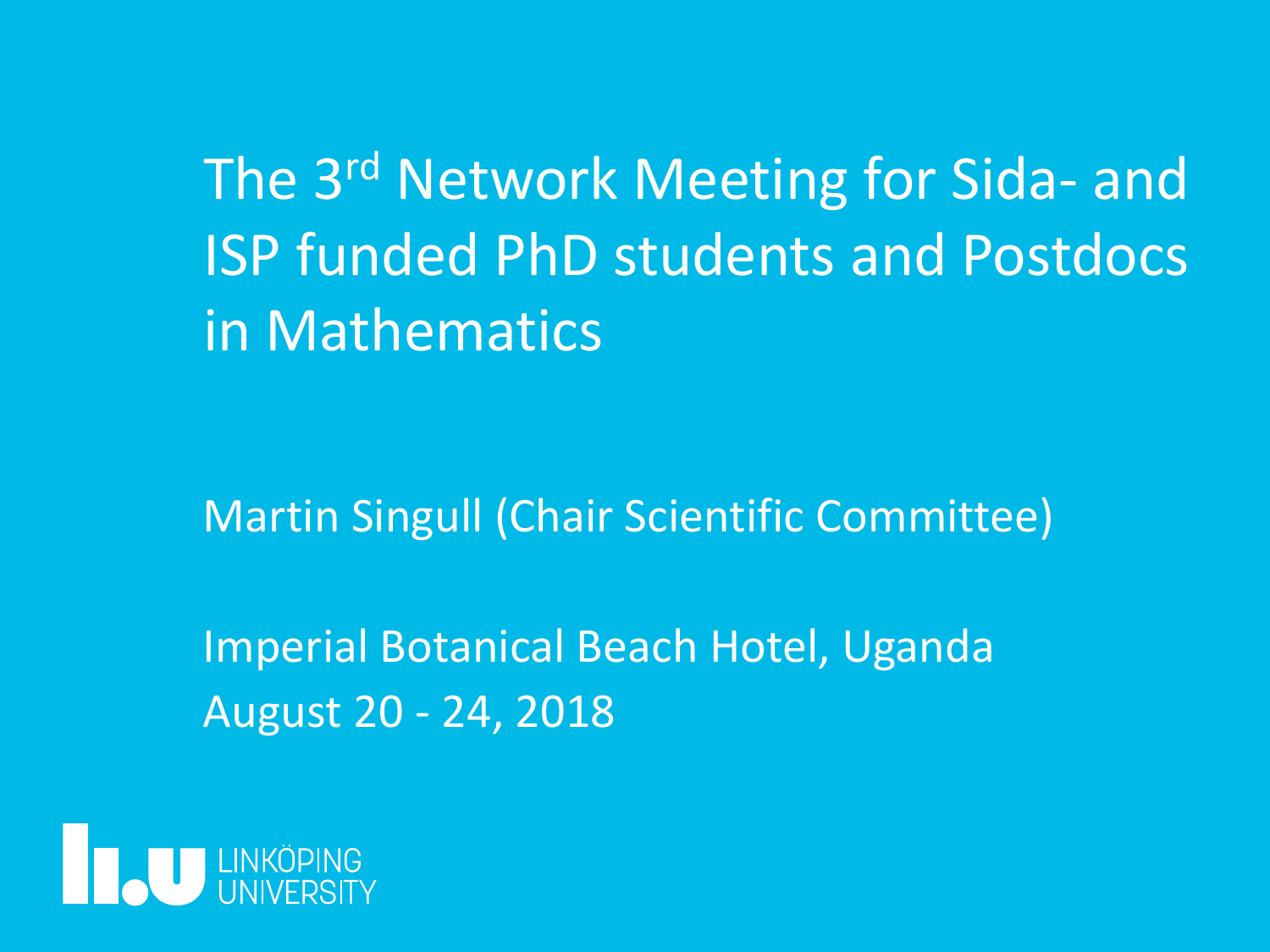# This will not be a "holiday conference" but a hard-working workshop!

# It will be five long and active days!

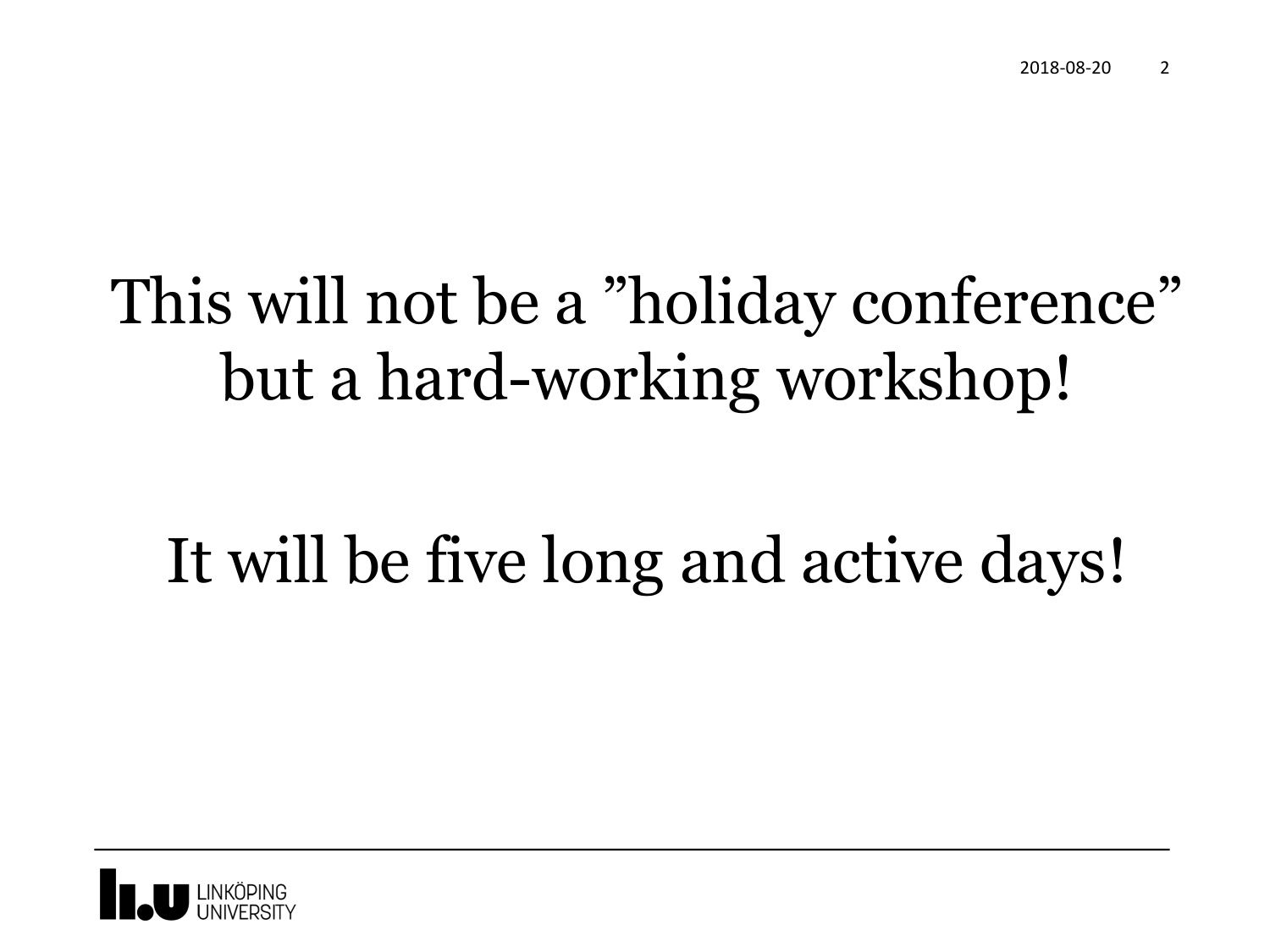#### Objectives of the meeting

*Theme: Strengthening Research in Mathematics in Universities with Sida and ISP Support*

Provide a forum for interaction between

- PhD students,
- Postdoctoral fellows,
- mentors,
- supervisors and
- researchers in mathematics

with a view of sharing experiences and creating sustainable research groups and networks.

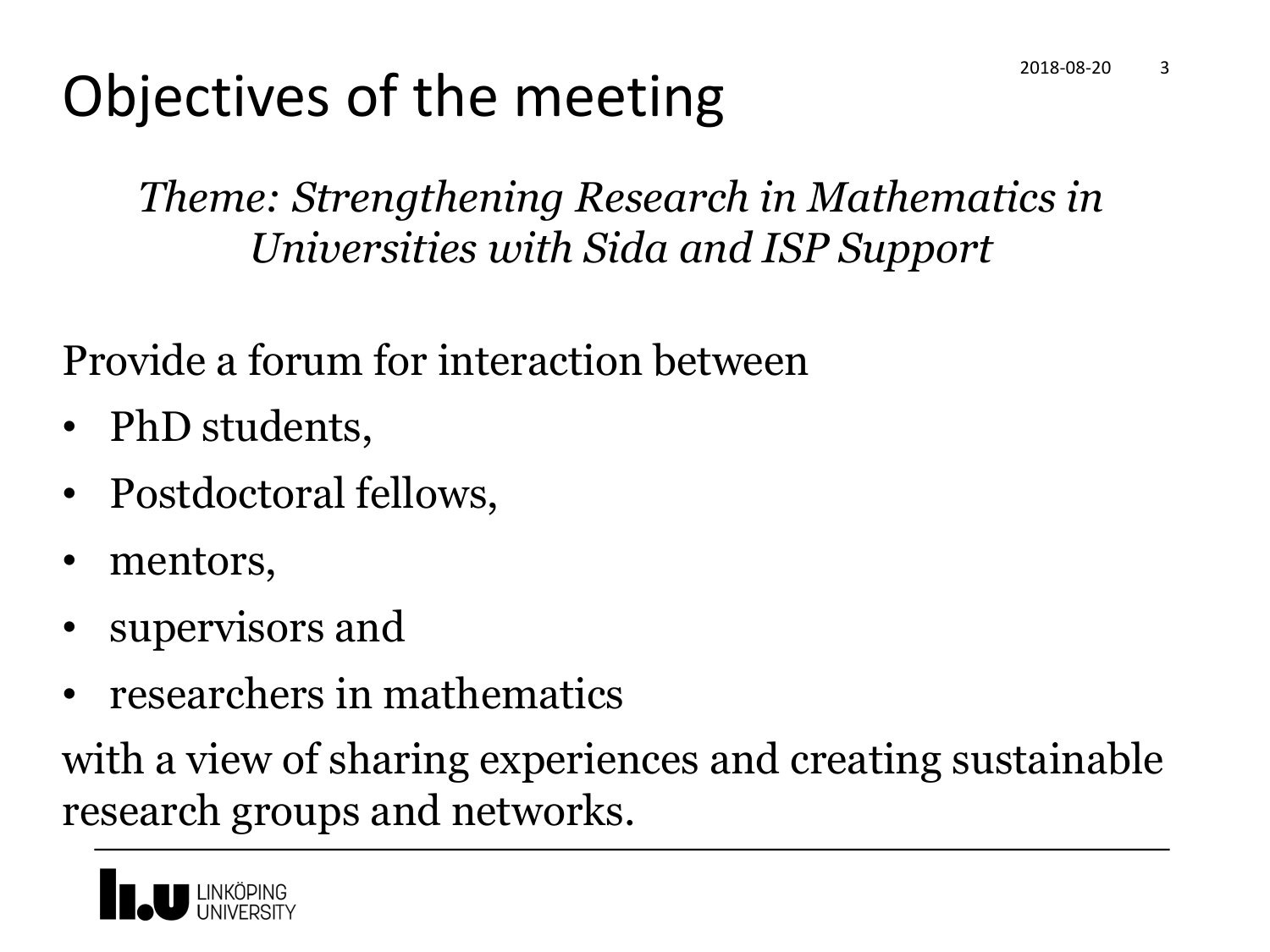## Where are we from?



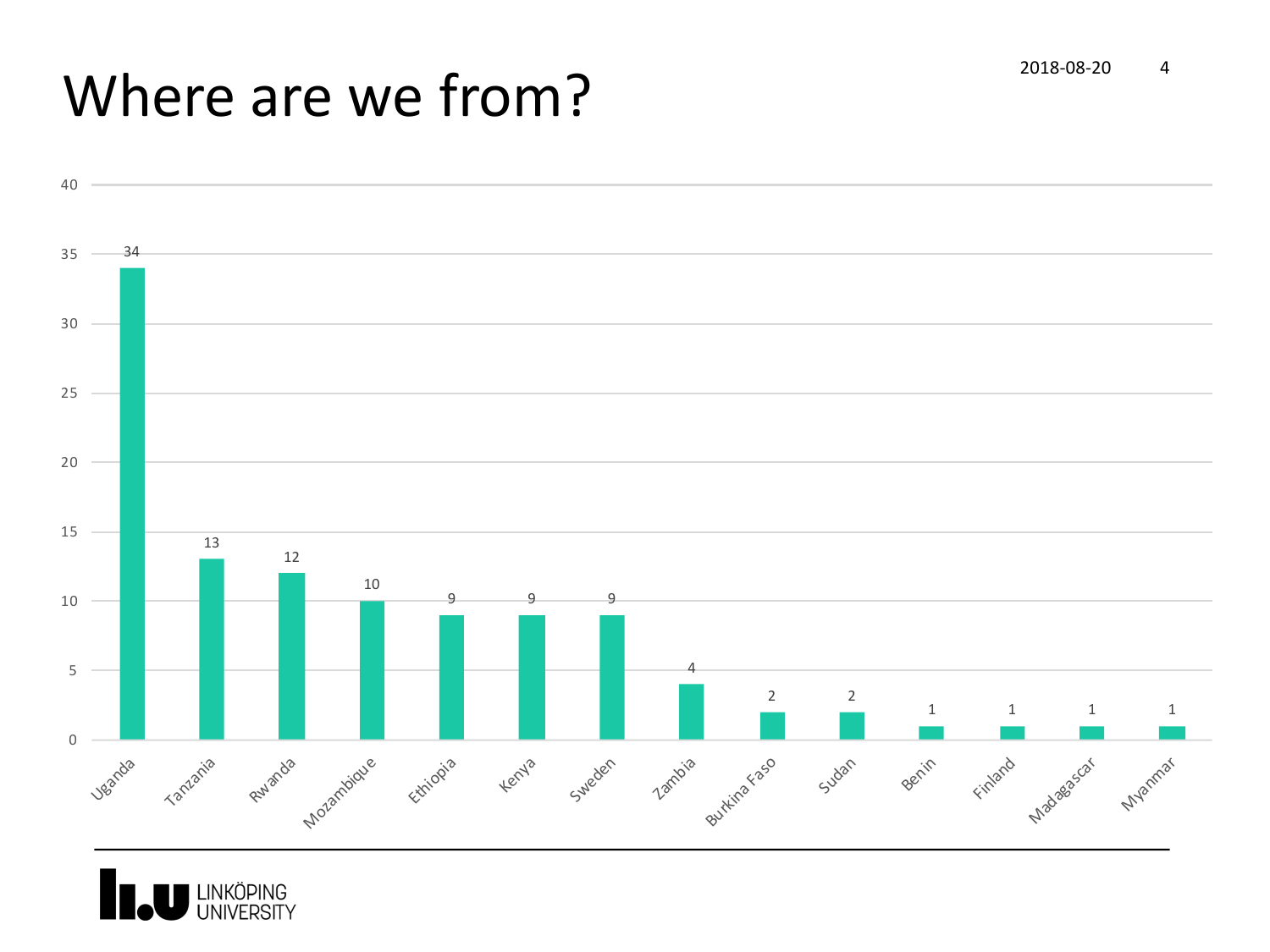## Structure of the workshop 2018-08-20 5

- You are already divided into research groups
- Most of the work this week will be in these groups
- The groups can / will be splitted in smaller groups



Research groups

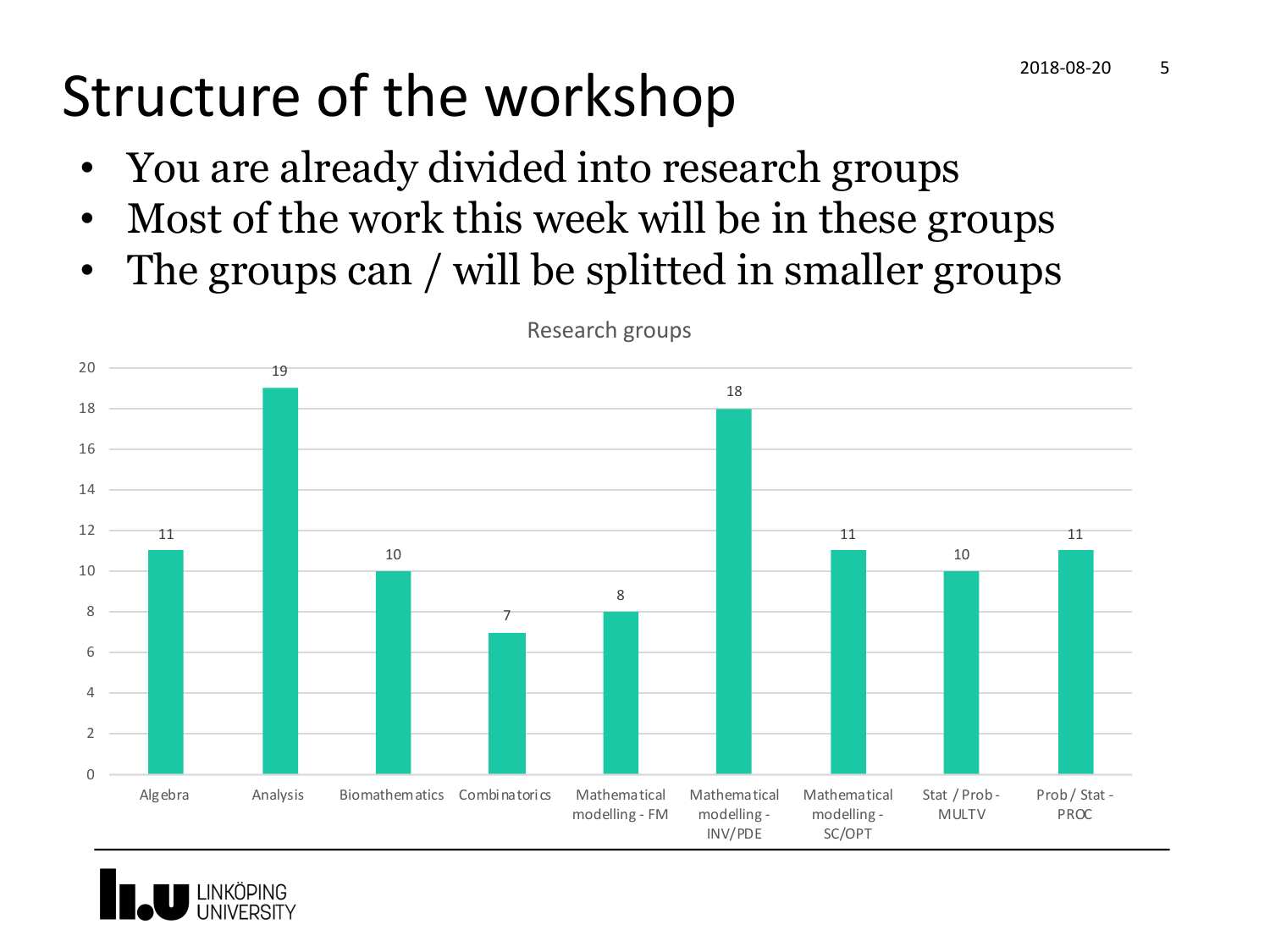#### Chair and co-chair

Each group has a chair and a co-chair (in parantheses)

- Algebra: David Ssevviiri (Rikard Bögvad)
- Analysis: Banzi Wellars (Olof Svensson)
- Biomathematics: Betty Kivumbi Nannyonga (Linus Carlsson)
- Combinatorics: Fanja Rakotondrajao (Paul Vaderlind)
- Mathematical modelling FM: Betuel Canhanga (Juma Kasozi)
- Mathematical modelling INV/PDE: Eunice Mureithi and Japhet Niyobuhungiro (Matti Heilio and Fredrik Berntsson)
- Mathematical modelling SC/OPT: Allen Mushi (Henry Kasumba)
- Stat/Prob MULTV: Joseph Nzabanita (Innocent Ngaruye)
- Prob/Stat PROC: Patrick Weke (Timo Koski)

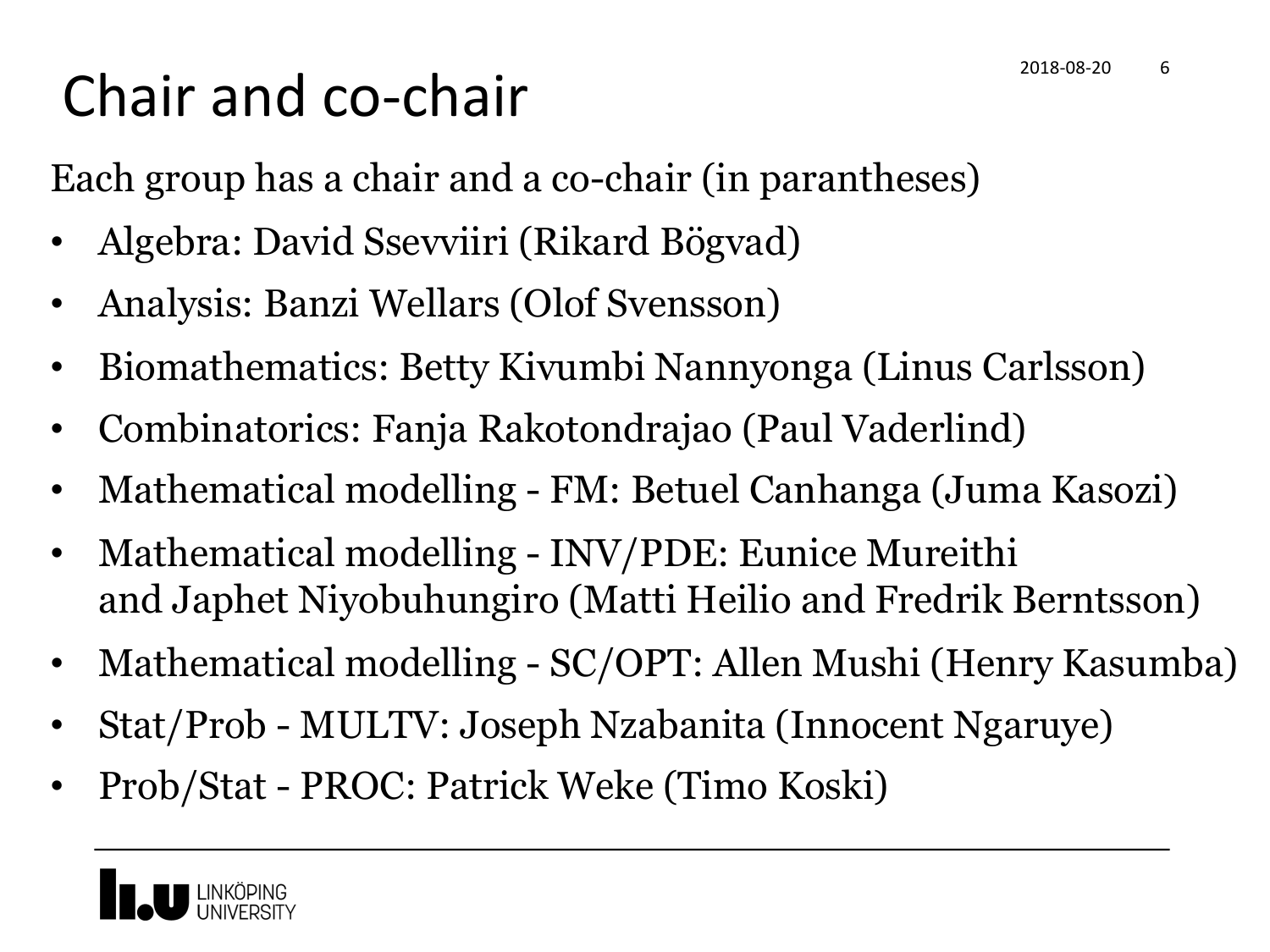- The chairs are responsible for the detailed time plan in each group and that the work in the groups follows the given structure and idea.
- Every evening we will have short meetings with the chairs and co-chairs to discuss the progress.

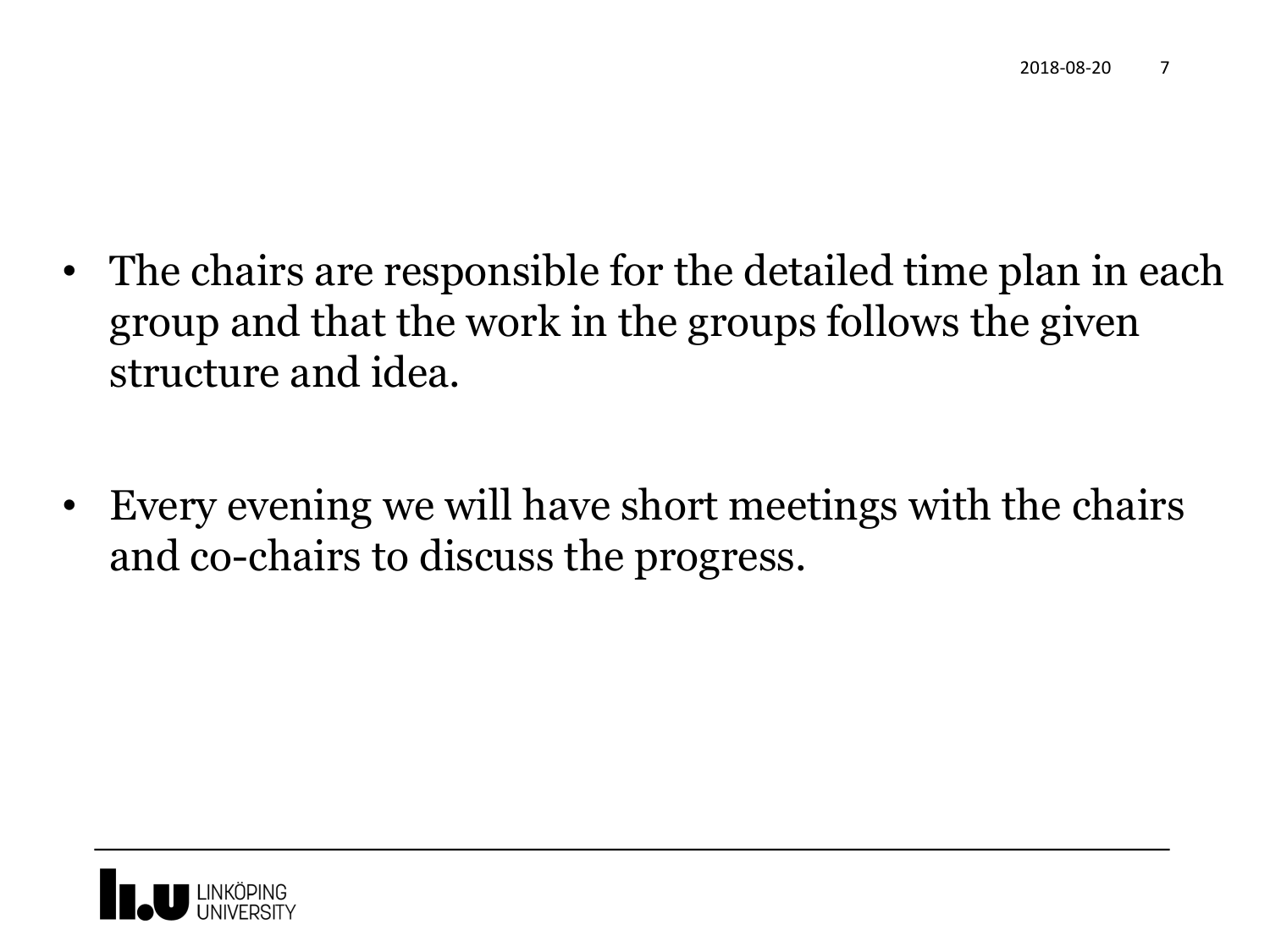### Rough program of the workshop

Monday and Tuesday, August 20-21

- Presentations in Research groups
- Invited speaker Hamidou Toure, University of Ouagadougou, Burkina Faso **(Everybody together)**

Wednesday and Thursday, August 22-23 - Work / discussions in Research groups

Friday, August 24

- Presentations from each group **(Everybody together)**
- **-** Invited speaker Mohamed El-Tom, Garden City College for Science and Technology, Sudan **(Everybody together)**

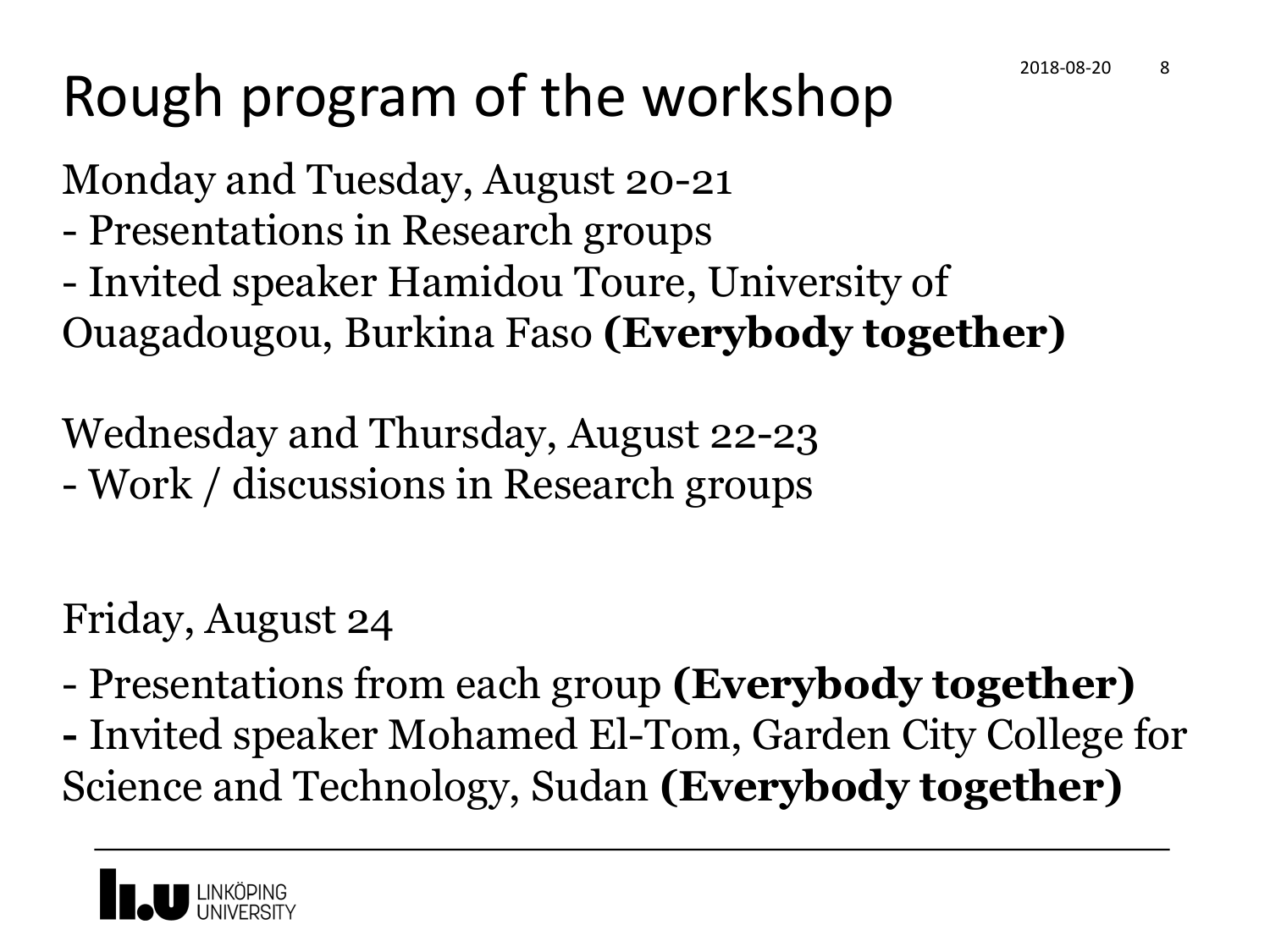#### Presentations

- Present your area of research
	- Slides or whiteboard?
- Give one or several problems that are of interest in the point of view for collaboration
- You should NOT present your last paper / result.
	- Instead what could be the next step?
- Presentations should be apporoximately 20-40 min
- Questions?

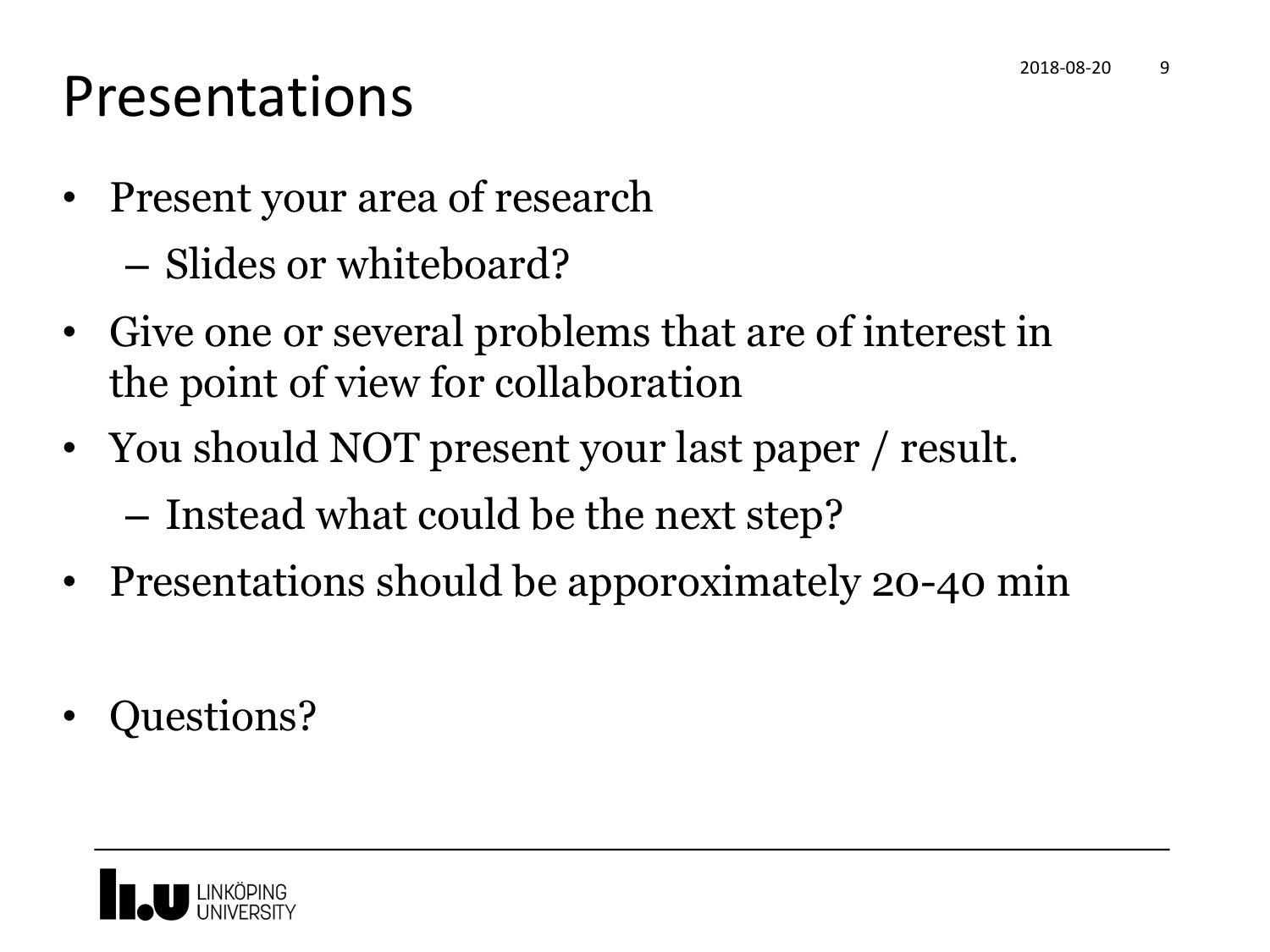### Research plan

The research plans should be presented on Friday and later handed in (deadline will be given). They could include:

- Goal(s) (number of papers, conferences, etc.)
- Time plan
- How will you meet?
	- where? how often?
- Members / Responsibilities?
- Funding
- Other partners?
- Questions?

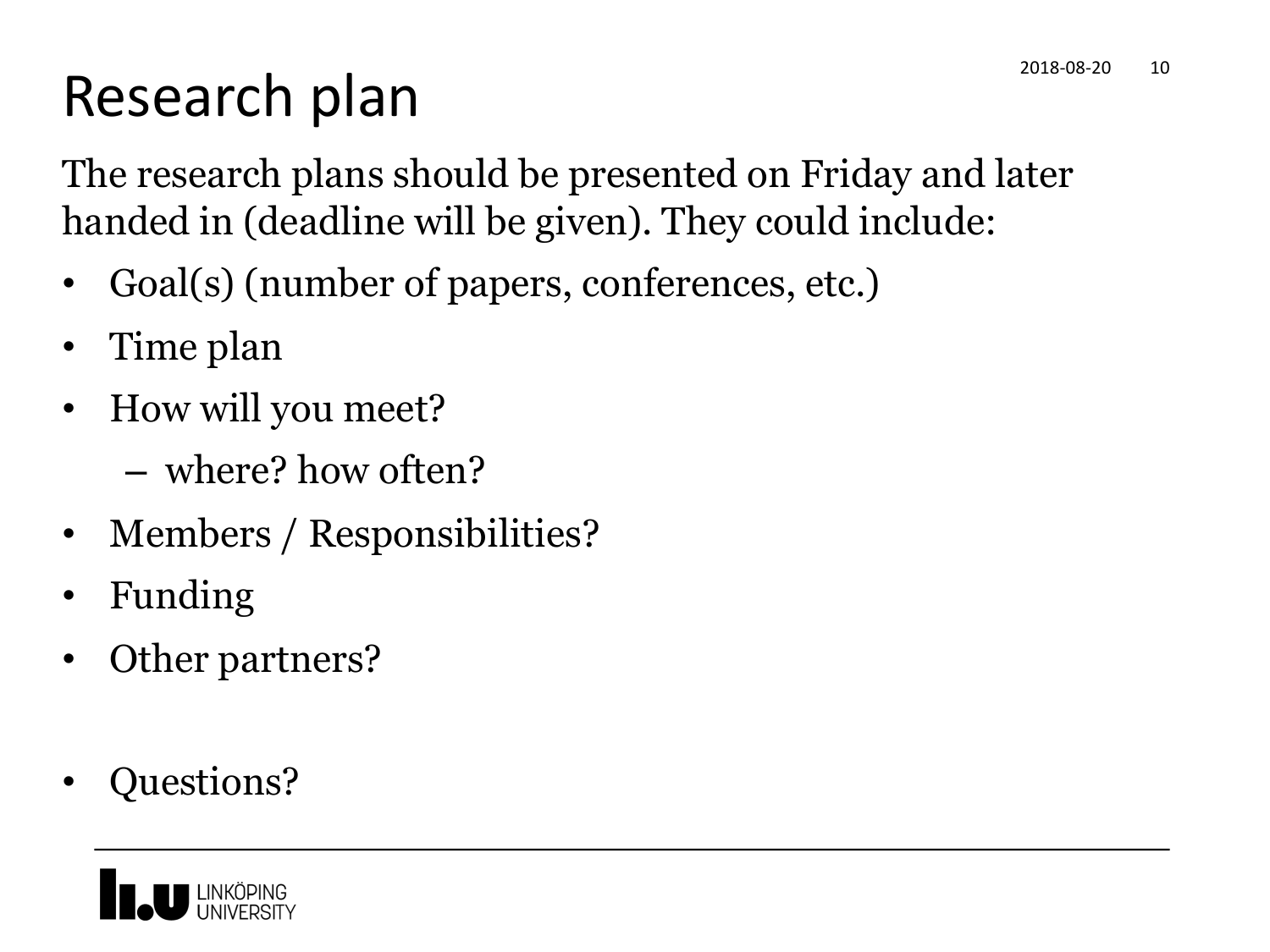# Interesting external funding 2018-08-20 11

#### Swedish Research Council (VR)

• Network grant – Swedish Research Links

https://www.vr.se/english/calls-and-decisions/calls/calls/2018-06-04-network-grant---swedish-research-links.html

The purpose of this grant is to establish a network around a specific research idea, aimed at a joint research project between Swedish researchers and researchers from low income countries and lower middle income countries.  $(1-2 \text{ years with max } 400\text{ too } \text{SEK } / \text{ year})$ 

• Research project grant - Development Research

https://www.vr.se/english/calls-and-decisions/calls/calls/2018-06-04-research-project-grant---development-research.html

The purpose of this grant is to give researchers the freedom to formulate by themselves the research concept, method and implementation. The research shall be relevant to the fight against poverty and for sustainable development in low income countries. (1–4 years with min 400 000 SEK / year and max 1 500 000 SEK / year)

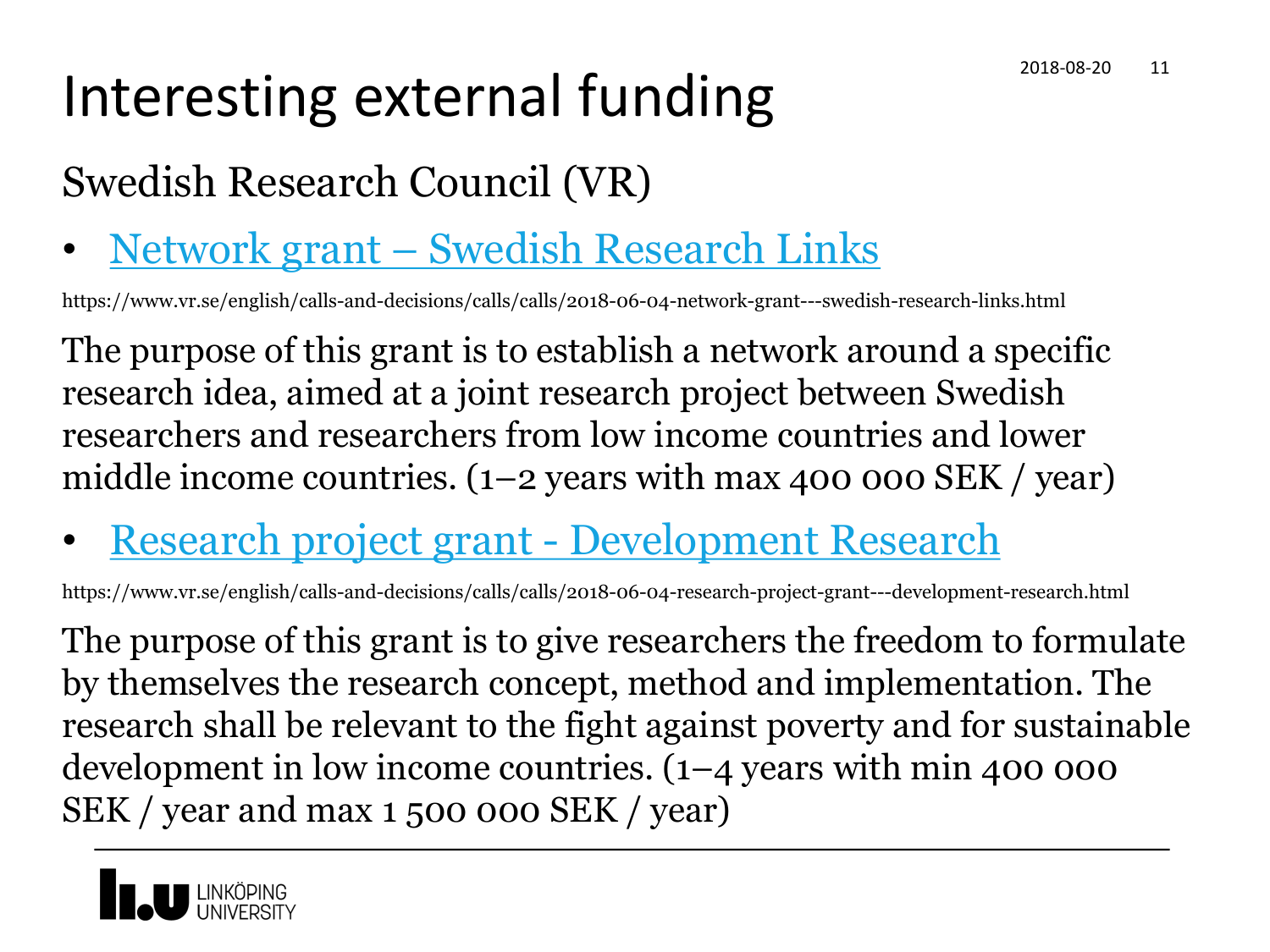2018-08-20 12

#### Good Luck!